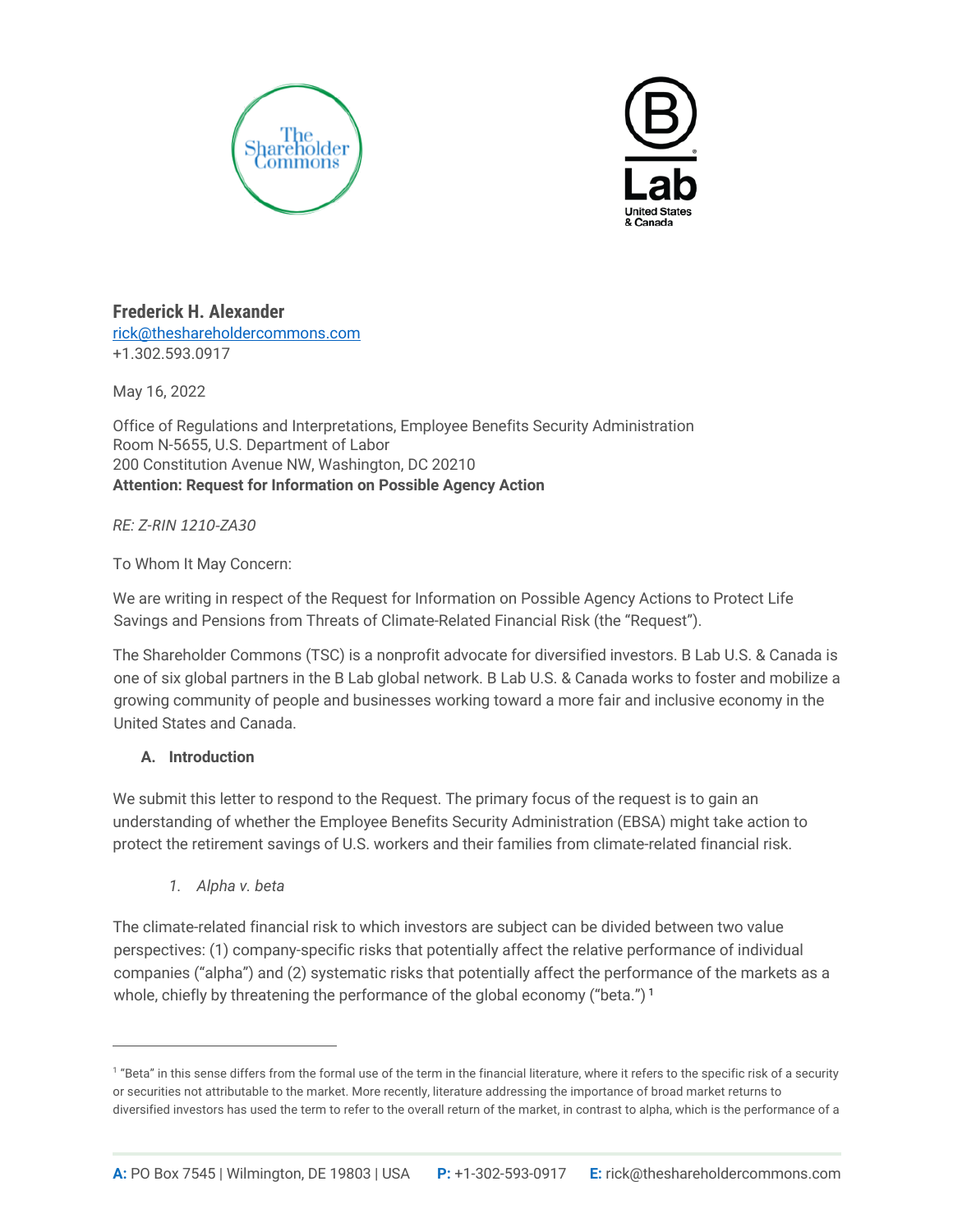## *2. Security selection v. stewardship*

In addition to the two levels of investment risk, there are two primary methods by which investors can seek to mitigate them. The first involves choosing securities that effectively mitigate the risk: if any investor believes that a certain security presents a risk, that security can be avoided or underweighted in a portfolio, or other securities can be purchased that include risks that are not correlated, thereby hedging the risk ("security selection"). A climate-related example of security selection to reduce climate risk would be divesting or underweighting companies that emitted large amounts of carbon, to address risk that such businesses will eventually be subject to additional costs through regulatory, tax, reputational, or other costs.

Alternatively, investors can seek to mitigate climate-related risk by using their rights as investors to change company behavior to lower the risk a company poses to the financial performance of other companies in an investor's portfolio ("stewardship.") A climate-related example of stewardship would be last year's campaign at Exxon Mobil to replace some of the directors with directors more likely to address the company's capital allocation to continued fossil fuel investment. The explicit aim of this campaign was to address the company-specific risk created by this allocation strategy. It is also possible that some investors believed that the continued investment by a major petroleum exploration company posed a beta threat as well.

## *3. Pathways for mitigating climate risk*

Table 1 matches the two types of risk with the two types of mitigation. It also addresses how each possible combination of strategy and value perspective can address both *physical risks* (risks that a changing climate presents to financial performance) and *transition risk* (risk that the expected decarbonization of the economy presents to financial performance).

particular security or portfolio in comparison to overall market return. *See, e.g.,* Jon Lukomnik & James P. Hawley*, Moving beyond Modern Portfolio Theory: Investing that Matters (April 30, 2021).*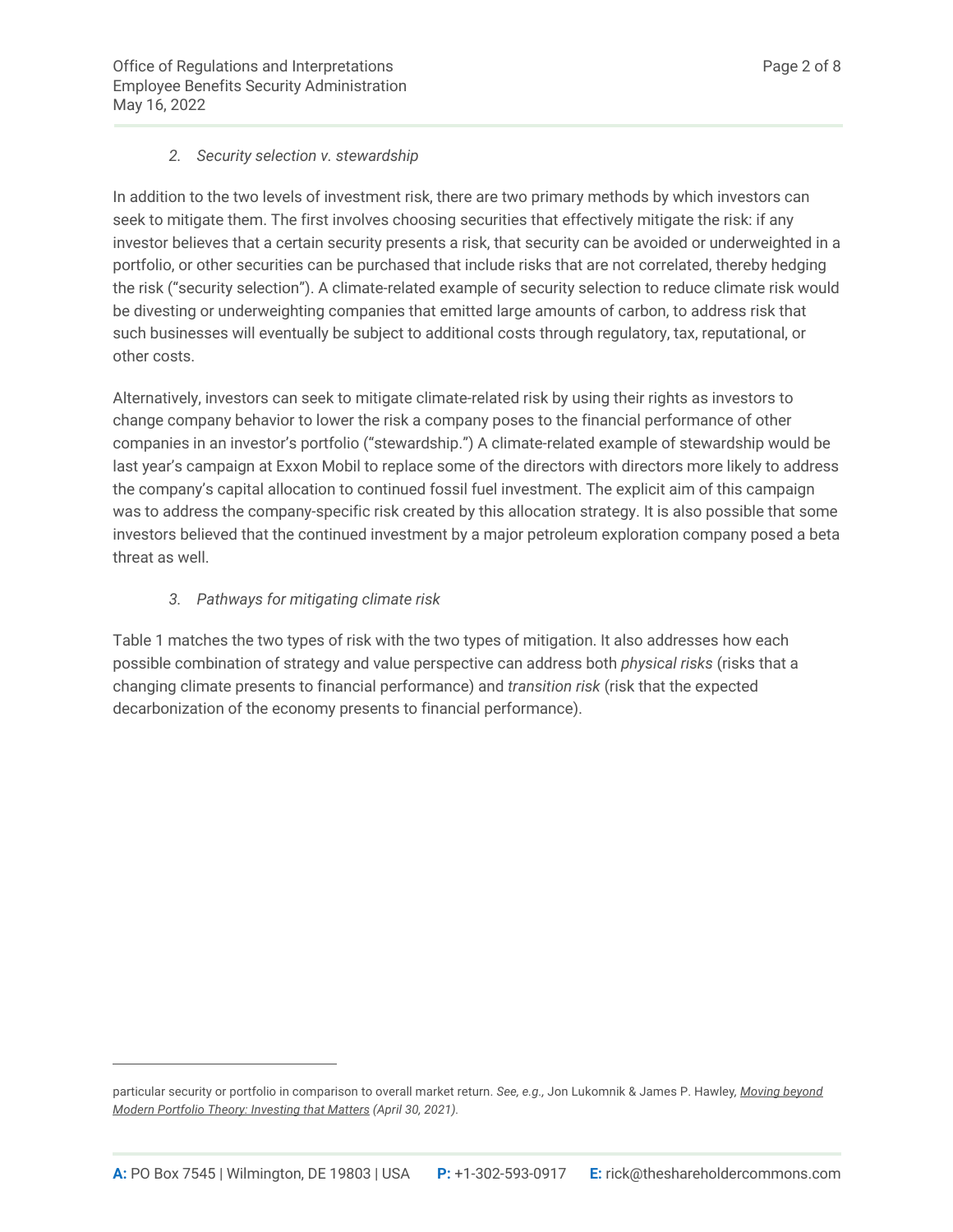| <br>۰, | I |  |
|--------|---|--|

|                                     | <b>ALPHA: RISKS TO THE</b><br><b>PERFORMANCE OF</b><br><b>INDIVIDUAL COMPANIES IN A</b><br><b>PORTFOLIO</b>                                                                                             | <b>BETA: RISKS TO THE ECONOMY THAT WILL BE</b><br><b>FELT ACROSS THE PORTFOLIO</b>                                                                                                                                                                                                                                                                                                                                                                                                                                                                    |
|-------------------------------------|---------------------------------------------------------------------------------------------------------------------------------------------------------------------------------------------------------|-------------------------------------------------------------------------------------------------------------------------------------------------------------------------------------------------------------------------------------------------------------------------------------------------------------------------------------------------------------------------------------------------------------------------------------------------------------------------------------------------------------------------------------------------------|
| <b>SECURITY</b><br><b>SELECTION</b> | Security selection to address<br>company-specific risks<br>involves avoiding companies<br>that are more exposed to<br>physical or transition risk and<br>choosing companies with less<br>such exposure. | Security selection on the secondary markets is<br>generally not an appropriate method for<br>addressing physical or transition risks that<br>climate change imposes on the economy,<br>because other owners may permit the company<br>to continue its practices. Such divestment<br>strategies can be counterproductive, leaving the<br>control of large GHG-emitting companies in the<br>hands of owners not concerned with climate risk.<br>Denying companies new funding, however, can<br>address beta concerns by raising the cost of<br>capital. |
| <b>STEWARDSHIP</b>                  | Voting and engaging with<br>individual companies can<br>induce them to address both<br>physical and transition risks.                                                                                   | Shareholders can engage with companies and<br>vote their shares to push companies to end<br>practices that, even if profitable for the<br>company, threaten the economy, and thus<br>overall market returns.                                                                                                                                                                                                                                                                                                                                          |

The left two quadrants, highlighted in orange, reflect how EBSA can consider actions to address the climate-related risks to individual company performance with changes that empower investors to better use information about physical and transition risks to protect individual companies' enterprise value. This may involve prompting better information or emphasizing the important connection between these risks and long-term performance.

The right two quadrants reflect that beta issues can be addressed best through stewardship (at least with respect to the secondary markets for previously issued securities). We discussed this at length in a prior comment letter regarding a proposed rule, *Prudence and Loyalty in Selecting Plan Investments and Exercising Shareholder Rights. <sup>2</sup>* That comment showed that beta is the most important factor in determining financial returns for long-term, diversified investors, who make up most of the beneficiaries of the plans administered under ESBA's authority. This conclusion is illustrated in Table 1's lower right quadrant. We urge EBSA to take action that empowers ERISA plan fiduciaries and FIRTB to engage in beta stewardship that will protect the climate and, consequently, the returns of diversified portfolios.

<sup>2</sup> https://www.dol.gov/sites/dolgov/files/EBSA/laws-and-regulations/rules-and-regulations/public-comments/1210- AC03/00299.pdf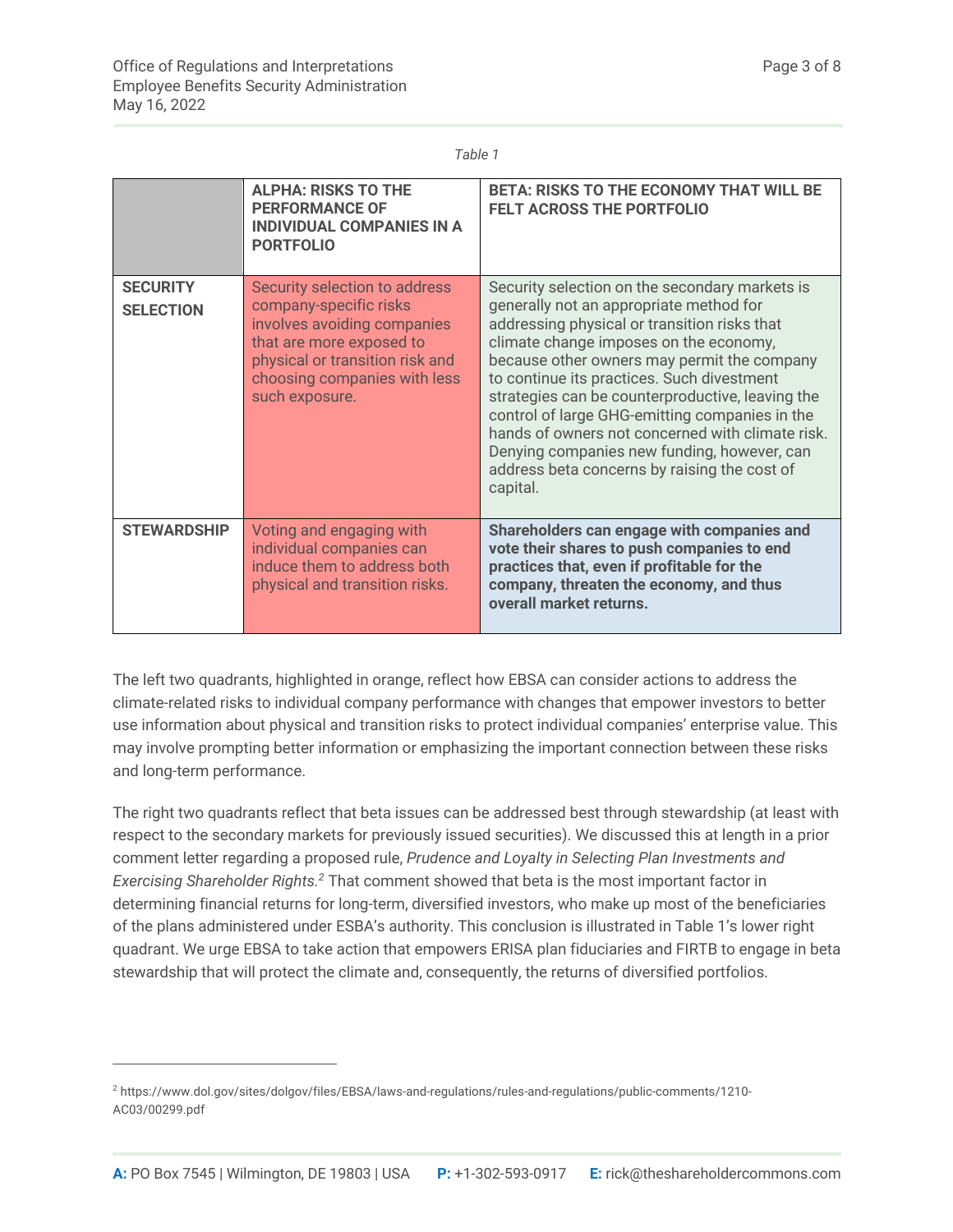#### *4. The importance of beta stewardship*

In the prior comment, we demonstrated that the relationship between GDP, social and environmental systems, and market returns means systematic threats to beta cannot be avoided simply by picking stocks that will outperform the market when the failure of climate and other systems undermines the economy. Diversified investors cannot avoid certain common risks almost all companies face. These are the risks to the social and environmental systems in which the economy is embedded. One recent work explained that these systematic risks inevitably "swamp" any alpha strategy:

> *It is not that alpha does not matter to an investor (although investors only want positive alpha, which is impossible on a total market basis), but that the impact of the market return driven by systematic risk swamps virtually any possible scenario created by skillful analysis or trading or portfolio construction.*<sup>3</sup>

A new report from the international law firm Freshfields Bruckhaus Deringer explains how the reality of systemic risk reverberates in investment trustees' fiduciary duty across jurisdictions and how diversification is insufficient to meet the challenge:

> *In recent years investors have increasingly focused on what must be done to protect the value of their portfolios from system-wide risks created by the declining sustainability of various aspects of the natural or social environment. System-wide risks are the sort of risks that cannot be mitigated simply by diversifying the investments in a portfolio. They threaten the functioning of the economic, financial and wider systems on which investment performance relies. If risks of this sort materialised, they would therefore damage the performance of a portfolio as a whole and all portfolios exposed to those systems.4*

*5. Climate change as beta risk*

Climate change represents the quintessential beta risk. A 2021 report by Swiss Re, the world's largest reinsurer, examined likely temperature scenarios and estimated the impact of those scenarios on GDP as of 2050.5 Working with current country-by-country climate mitigation pledges, they determined that warming by 2050 was likely to be 2.0-2.6°C, with 3.2°C as a severe but potential trajectory. They also concluded that action could still be taken to limit warming in that time frame to well below 2.0°C, an outcome that many have concluded is the upper limit to prevent a critical level of economic damage.

<sup>3</sup> *See supra,* n.1, Chapter 5 (emphasis added).

<sup>&</sup>lt;sup>4</sup> A Legal Framework for Impact: Sustainability Impact in Investor Decision-Making (2021). The report, which ran to 558 pages, studied the law of jurisdictions significant to global capital markets, including the United States, and the conclusions cited in this comment letter extend to U.S. trustee law.

<sup>5</sup> *The Economics Of Climate Change: No Action Not An Option* (2021) https://www.swissre.com/dam/jcr:e73ee7c3-7f83-4c17-a2b8- 8ef23a8d3312/swiss-re-institute-expertise-publication-economics-of-climate-change.pdf, Pg. 28-30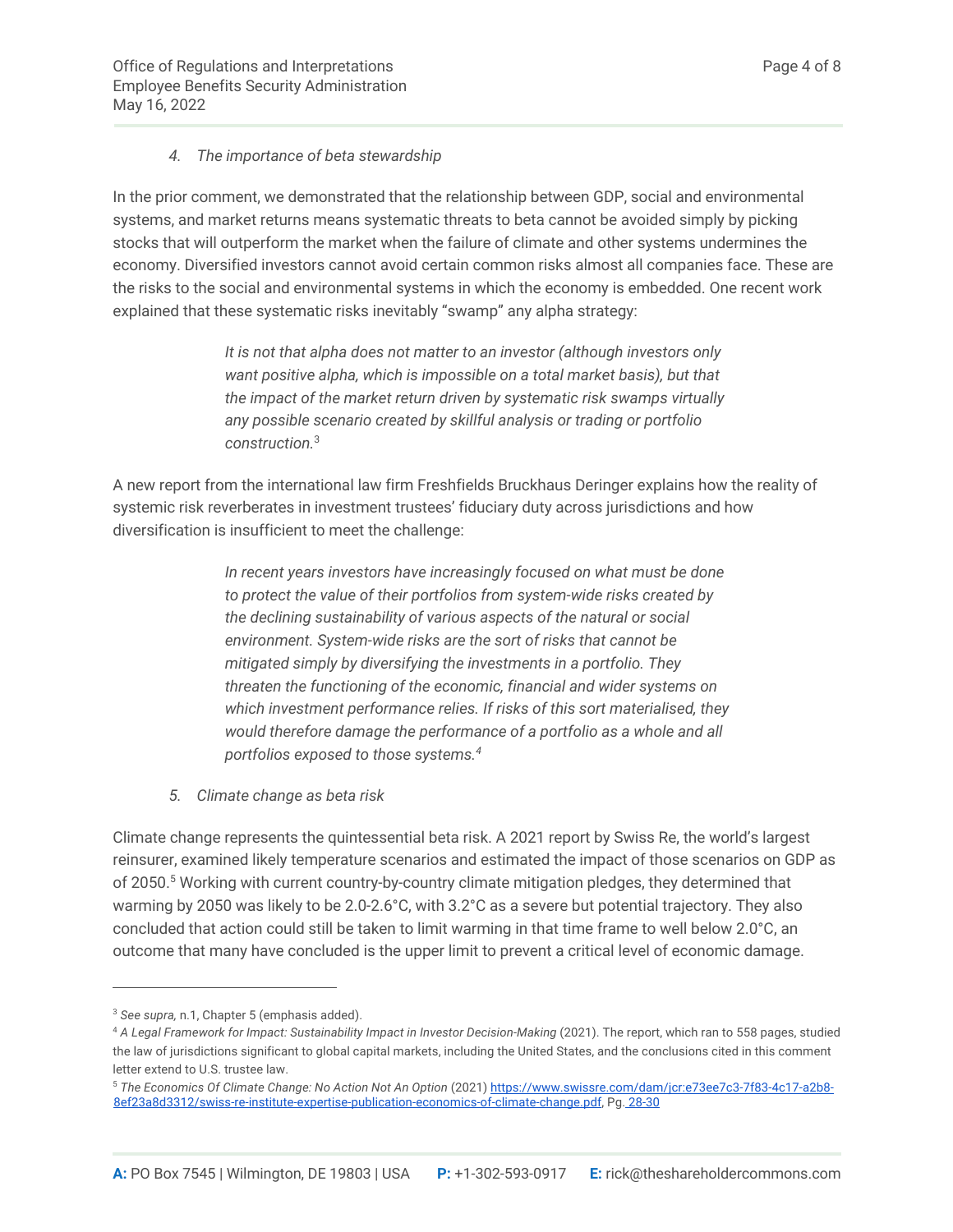Swiss Re estimated that the latter trajectory, which would mean crossing the 1.5°C threshold by midcentury, would result in a 4.2 percent GDP loss compared to no climate change (0°C of warming), while a 2.0°C trajectory would lead to an 11 percent GDP decline. On the higher end, Swiss Re estimated losses of 13.9 percent would be realized by 2050 at 2.6°C, and using the most severe but still possible scenario of 3.2°C, losses to GDP would reach 18.1 percent globally.

These GDP differentials are critical to investors: as established in the ground-breaking study, *Universal Ownership: Why Environmental Externalities Matter to Institutional Investors,* the value of a diversified portfolio of equities is directly proportional to GDP.<sup>6</sup> Thus, the reductions in GDP described in the Swiss Re report imply trends toward similar reductions in equity portfolio value over time. This relationship holds because common equity represents a right to future cash flows from companies, so that ownership of a portfolio of equities represents the right to the future cash flows of the proportion of the economy that those shares represent. Of course, the multiples at which shares trade may rise and fall, but over the long term, the relationship between portfolio price and GDP is linear.<sup>7</sup> Moreover, the climate trajectory can be changed only by changing the way business operates. In the United States, for example, 87 percent of total GHG emissions come from the transportation, electricity generation, industrial, and agricultural sectors,<sup>8</sup> all heavily driven by decisions investor-owned corporations make.

In short, the greatest financial risk to the savers whom ESBA is charged with protecting comes from companies emitting carbon to maximize their internal returns, but in so doing, putting the entire economy at risk. With that perspective in mind, we turn to the Request's specific questions.

#### **B. Answers to Specific Questions**

#### *Question 1. General Principles for Addressing Climate-related risk under ERISA and FERSA*

Regulations and guidance under ERISA and FERSA should clarify that it is incumbent upon ERISA fiduciaries and the FRTIB to consider whether they can improve the returns of their respective plan participants with climate stewardship designed to improve the impact that individual portfolio companies have on other components of the portfolios in which plan participants are invested.

As we showed in our prior comment letter, asset managers often ignore beta issues, instead focusing on alpha:

<sup>&</sup>lt;sup>6</sup> PRI, Universal Ownership: Why Environmental Externalities Matter to Institutional Investors (2011), available at https://www.unepfi.org/fileadmin/documents/universal\_ownership\_full.pdf

<sup>7</sup> *Id.* ("the relationship between GDP and the price of the portfolio of a [long-term, diversified investor] is linear in the long term.") The cited work extends only to the equity portion of an investor's portfolio, but because its premise is the observation that the value of companies equals the value of their future cash flows, we believe that its logic should extend to the debt portion of portfolios as well, because the total return on companies financed with outside capital is equal to the combined cash flows to both debt and equity. Accordingly, an investor's entire debt and equity portfolio, not just the latter, should move together with the value investable universe those companies compose. This reinforces the importance to investors of using their influence to ensure that companies do not degrade broad economic value.

<sup>&</sup>lt;sup>8</sup> U.S. Environmental Protection Agency, Sources of Greenhouse Gas Emissions, available at https://www.epa.gov/ghgemissions/sources-greenhouse-gas-emissions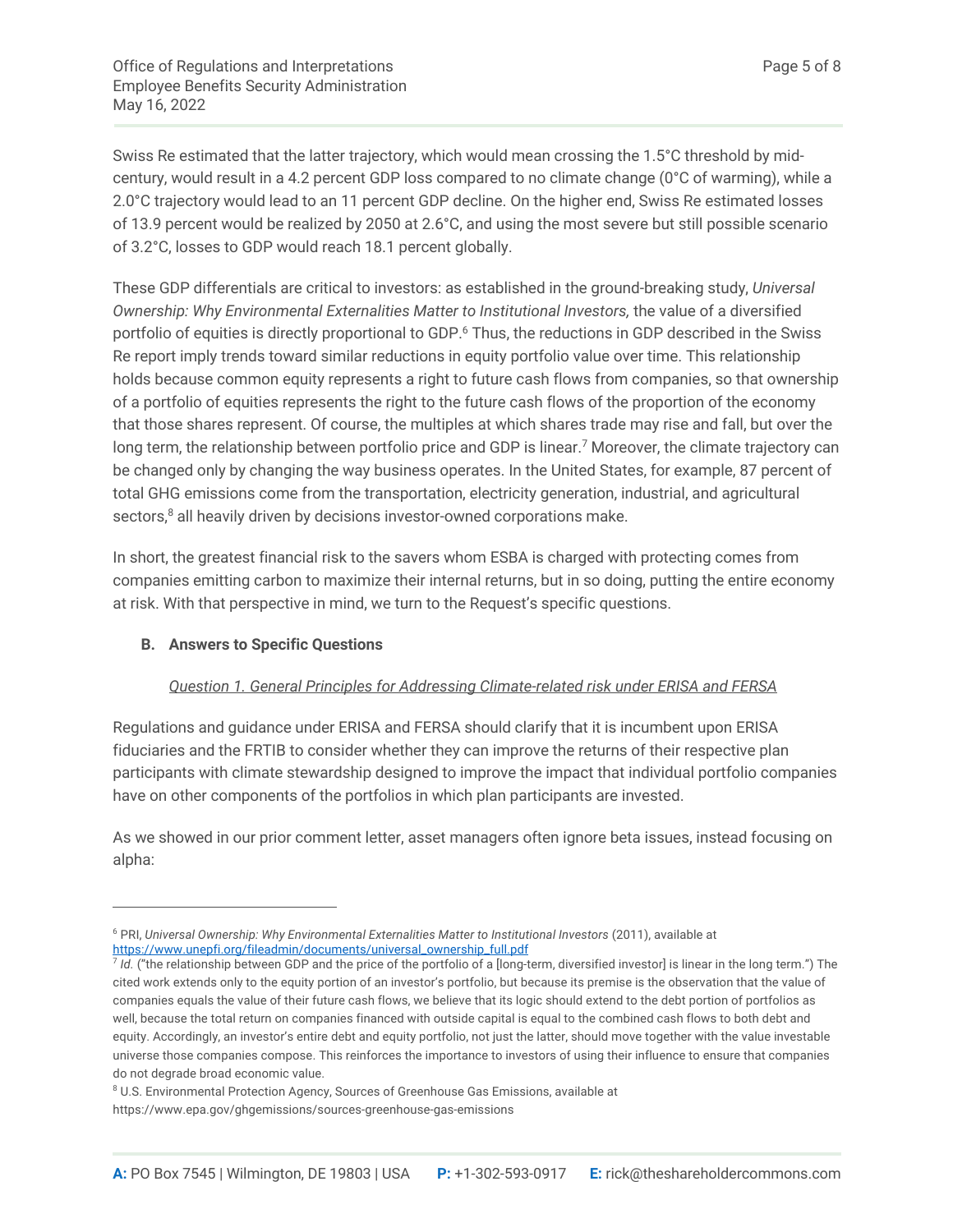*Many plan fiduciaries rely on asset managers for both security selection and stewardship services. Review of large asset managers' public statements demonstrates that they restrict ESG stewardship to matters that affect the alpha individual companies achieve while ignoring the effect their proxy voting and other stewardship activities have on beta.9*

For example, BlackRock, the world's largest asset manager and a manager of Thrift Savings Plan ("TSP") funds, recently published its 2030 net-zero statement, which claimed that, as an asset manager, it had no responsibility to help decarbonize the economy:

> *BlackRock's role in the [energy] transition is as a fiduciary to our clients. Our role is to help them navigate investment risks and opportunities, not to engineer a specific decarbonization outcome in the real economy.10*

Yet decarbonizing the economy is possibly the greatest investment opportunity available to BlackRock's clients such as TSP. Preserving Earth's climate system is not separate from investing; it will be a key value driver of GDP, upon which diversified portfolio performance depends. If BlackRock's control over TSP assets creates the potential for it to help engineer real-economy decarbonization to secure the retirements of plan participants, why would BlackRock choose not to pursue such an effort? As the Freshfields memorandum discussed above shows, stewardship designed to reduce GHG emissions and other corporate conduct that undermines diversified portfolio value falls squarely within BlackRock's duty as a fiduciary.11

ESBA should clarify that beta stewardship is incumbent upon such managers.

## *Question 9. Permissible Thrift Savings Plan Investment Decisions*

It is critical that the TSP, the world's largest defined contribution plan, not categorically exclude securities that carry climate risk if doing so limits its opportunity to influence those companies through stewardship. Such exclusions threaten workers saving for retirement in two ways: First, by reducing diversification, exclusion hinders savers' ability to invest at the efficient frontier, where they can choose from the best available alternative combinations of risk and return. Second, by limiting the TSP's influence over companies with large carbon footprints, exclusion reduces its ability to participate with other shareholders in stewarding companies toward the lower emissions necessary to improve likely beta, and thus likely long-term returns overall for TSP beneficiaries.

## *Question 10. FRTIB Audits*

EBSA's audit of FRTIB should include an evaluation of risks that portfolio company behavior poses to plan participants through impact on the social and environmental systems that support a healthy economy.

<sup>9</sup> *See supra,* n.2.

<sup>10</sup> https://www.blackrock.com/corporate/about-us/our-2021-sustainability-update/2030-net-zero-statement

<sup>11</sup> *See supra,* n.4.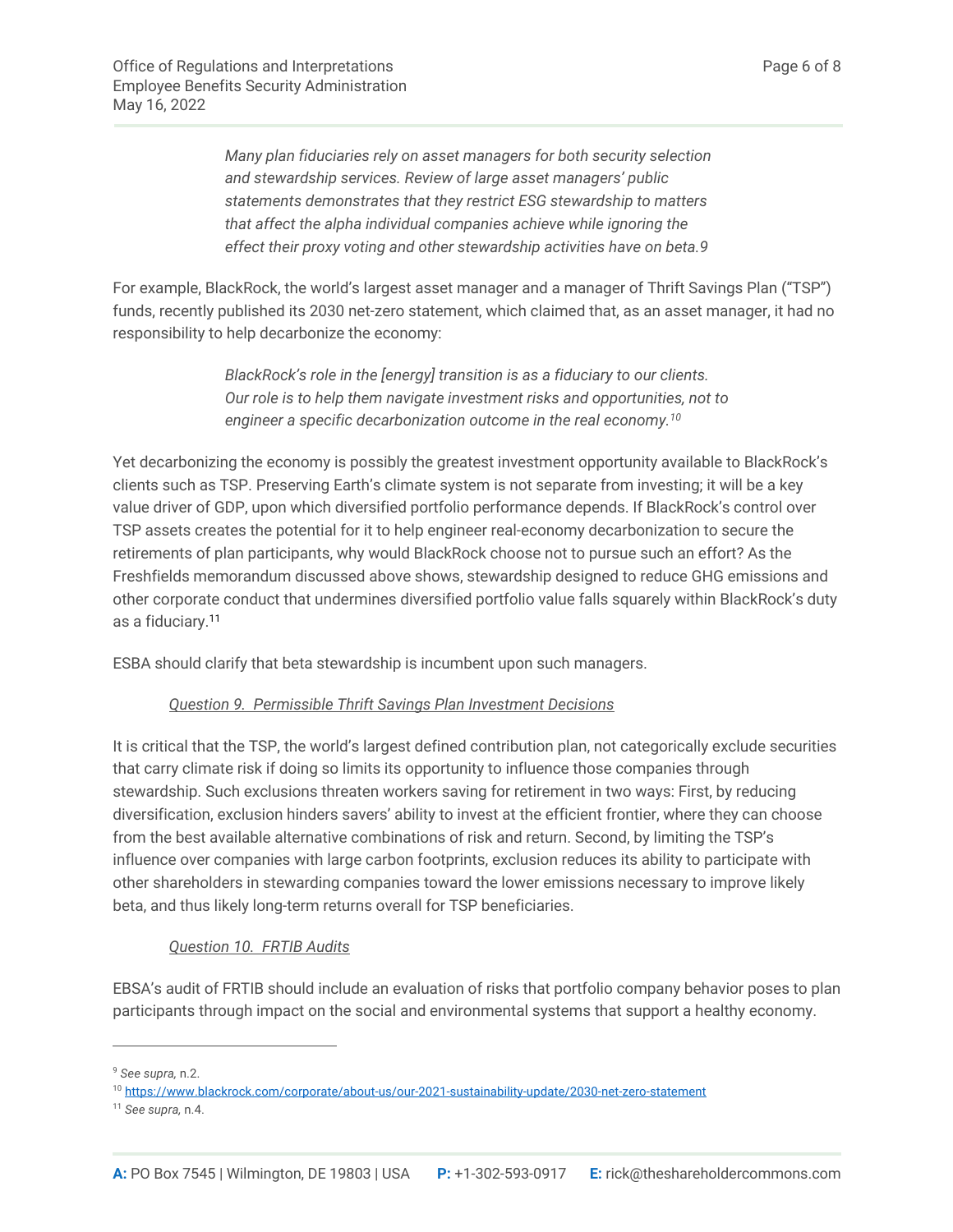The audits should determine whether TSP is engaging in adequate stewardship efforts to limit such behaviors. The audits should inquire as to what internal controls ensure that TSP activity to promote the alpha received by TSP participants does not come at the expense of beta in a manner that will reduce participants' absolute returns.

# *Question 12. Climate Risk Data*

FRTIB should collect data regarding the threat that individual choices by portfolio companies that maximize their own alpha might increase climate-related risk to diversified TSP participants. FRTIB should use these data to determine whether TSP should participate in stewardship that opposes these choices to protect the value of retirement savings, regardless of the impact on financial returns at individual companies.

## *Question 13. Asset Manager Policies*

FRTIB should collect data from asset managers to determine whether these asset managers are focusing on the alpha that they deliver (whether through security selection or cost savings) to the detriment of market beta and TSP participants, who rely on healthy social and environmental systems to support the their diversified portfolios' value.

## *Question 14. Asset Manager Actions*

Asset managers must prioritize the factors that will be most determinative of TSP participants' portfolio performance. These factors will not necessarily maximize the relative performance of such managers in comparison to their peers, because the factors critical to long-term portfolio performance affect all diversified portfolios equally. FRTIB must ensure that asset managers are not incentivized to prioritize alpha over beta.

# *Questions 15 & 16. Indices and Climate Risk*

FRTIB should hesitate to rely upon the discovery of indices that "account for climate risk" as a method for reducing that risk. The physical risks of climate change threaten the entire economy and cannot be diversified or hedged away. By seeking to avoid the companies most at risk from a transition to a lowcarbon economy, TSP may simultaneously increase its risk through (1) lowering its diversification and (2) surrendering the opportunity to steward companies away from the behaviors that increase the physical risks of climate change.

## *Question 17. Incentives*

Internal and external personnel should not be incentivized with remuneration or other benefits based on the achievement of alpha without safeguards in place to ensure that alpha was not prioritized over beta. Such priorities would put personnel interests above participants' interests.

 $\star$   $\star$   $\star$   $\star$